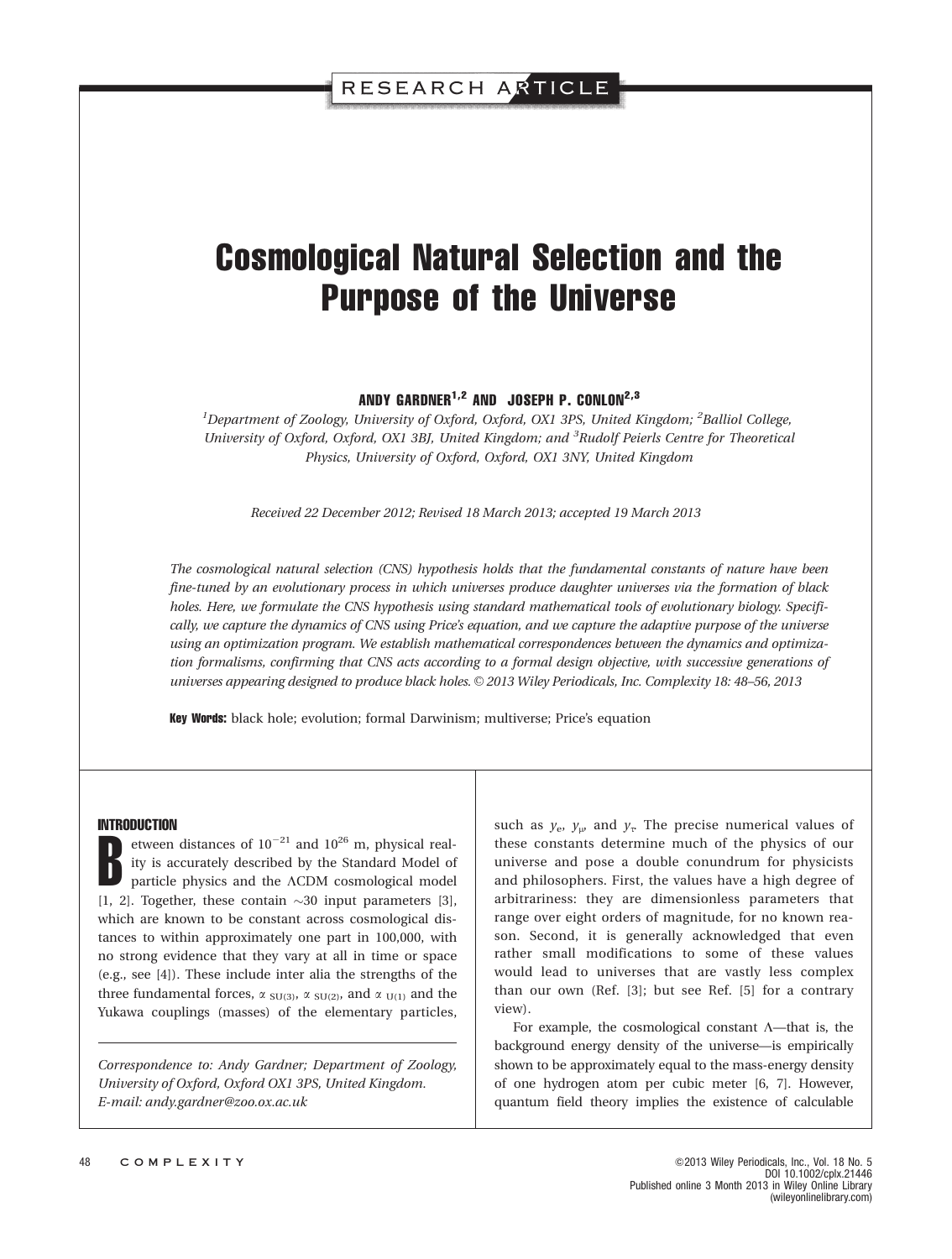contributions to  $\Lambda$  that are 60 orders of magnitude larger than this observed value (for a detailed review, see Ref. [8]). Although such predicted values are theoretically natural, the corresponding universe would expand so quickly that there would appear to be no possibility of matter accumulating to form stars, galaxies, and life. In fact, galaxy formation which is probably necessary for the existence of life appears to require that  $\Lambda$  be within a few orders of magnitude of its observed value [9]. A second example is the neutron–proton mass difference. The neutron (mass 1.675  $\times$  $10^{-27}$  kg) is heavier than the proton (mass  $1.673 \times 10^{-27}$  kg) by  ${\sim}0.1\%$ . A free neutron decays to a proton with a half-life of 886 s. If the mass difference were reversed, the proton would be unstable and free protons would decay to neutrons via the weak interaction. This would render hydrogen unstable, and chemistry—as conventionally understood—would not exist.

Why does the universe appear so contrived? A popular answer is to invoke observer bias. In particular, the 'weak anthropic principle'' notes that only a universe that supports life may be observed by its residents, so we should not be surprised to find that our universe supports life [10, 11]. However, some have found this explanation unsatisfying. For example, if there is only one universe, then the weak anthropic principle explains why it is complex given that it is observed, but does not explain why it complex and observed rather than simple and unobserved (see Ref. [11] for a detailed review). Consequently, an alternative explanation has been proposed by Smolin [12– 14]: the fundamental constants of nature might have been literally fine-tuned, by a process of cosmological natural selection (CNS). Specifically, Smolin [12–14] suggests that there is a population of universes—the "multiverse"—in which individual universes vary in their fundamental constants, and give birth to offspring universes via the formation of black holes, with some fidelity of transmission of fundamental constants between parent and offspring. Thus, those universes that are more likely to form black holes leave more descendant universes than their counterparts, resulting in successive generations of universes being better adapted for black-hole formation. Under this view, certain phenomena—such as atoms and stars—are simply means to the end of forming black holes, and life itself is merely an evolutionary byproduct.

This idea relies on several important assumptions, all of which are controversial. First, it is key to the ideas of Smolin [12–14] that the endpoint of black-hole formation is actually a new universe, rather than simply a quantummechanical state that will decay over time and ultimately disappear through Hawking radiation. In the context of the AdS/CFT correspondence (a surprising isomorphism between d-dimensional gauge theory and  $d+1$ -dimensional gravity; [15]), the formation and subsequent decay of a black hole occurs as a regular and unitary procedure

within the dual field theory. This does not show evidence for the formation of new universes. Furthermore, a black hole has a finite entropy, given by  $S = A/4$ , where A is the area of the horizon in units of Planck length squared. Associated with this entropy should be a finite number of microstates,  $e^{S}$ , which should include the baby universes. However, while black-hole entropy is large, it is finite and, in particular, smaller than the entropy that would naturally be associated with a daughter universe.

Second, Smolin [12–14] suggests that the fundamental constants can change during the formation of new universes, but no physical mechanism is known to account for this. Third, Smolin [12–14] assumes that the new universe inherits the constants of the previous universe, up to small variations. However, in the context of the multiverse, one should expect not just the constants of the Standard Model to be ambient, but also the gauge group (set of forces) and particle content of the Standard Model to be ambient properties as well. In this case, one would expect far more dramatic changes to the physical laws (e.g., the absence of electromagnetism as a long-range force) than simply a change in numerical constants. These are all substantial caveats (see [16] for an in-depth review). Here, we proceed on the assumption that they are surmountable.

A separate concern is that Smolin's [12, 14] formal presentation of the CNS argument is nonstandard from the viewpoint of evolutionary biology, which has developed a powerful mathematical toolkit for examining the action of selection and consequent adaptation, in any medium. Specifically, Price's [17, 18] equation of evolutionary genetics has generalized the concept of selection acting upon any substrate and, in principle, can be used to formalize the selection of universes as readily as the selection of biological organisms. In this article, we will use Price's equation to formally capture the action of CNS, and we will use an optimization program to formally capture the idea that the purpose of the universe is to promote the formation of black holes. We will establish links between these two mathematical objects, confirming that CNS operates as if according to the design principle of black-hole formation, so that—in a formal sense—successive generations of universes will appear increasingly well designed to produce black holes.

## MODELS AND ANALYSES An Evolutionary Model of the Universe

We consider a multiverse—a population of universes separated into discrete and ordered generations. We assume that every generation contains a large, finite number of universes, and we allow for an infinite number of generations. Every universe contains a non-negative integer number of black holes, and we assume a one-to-one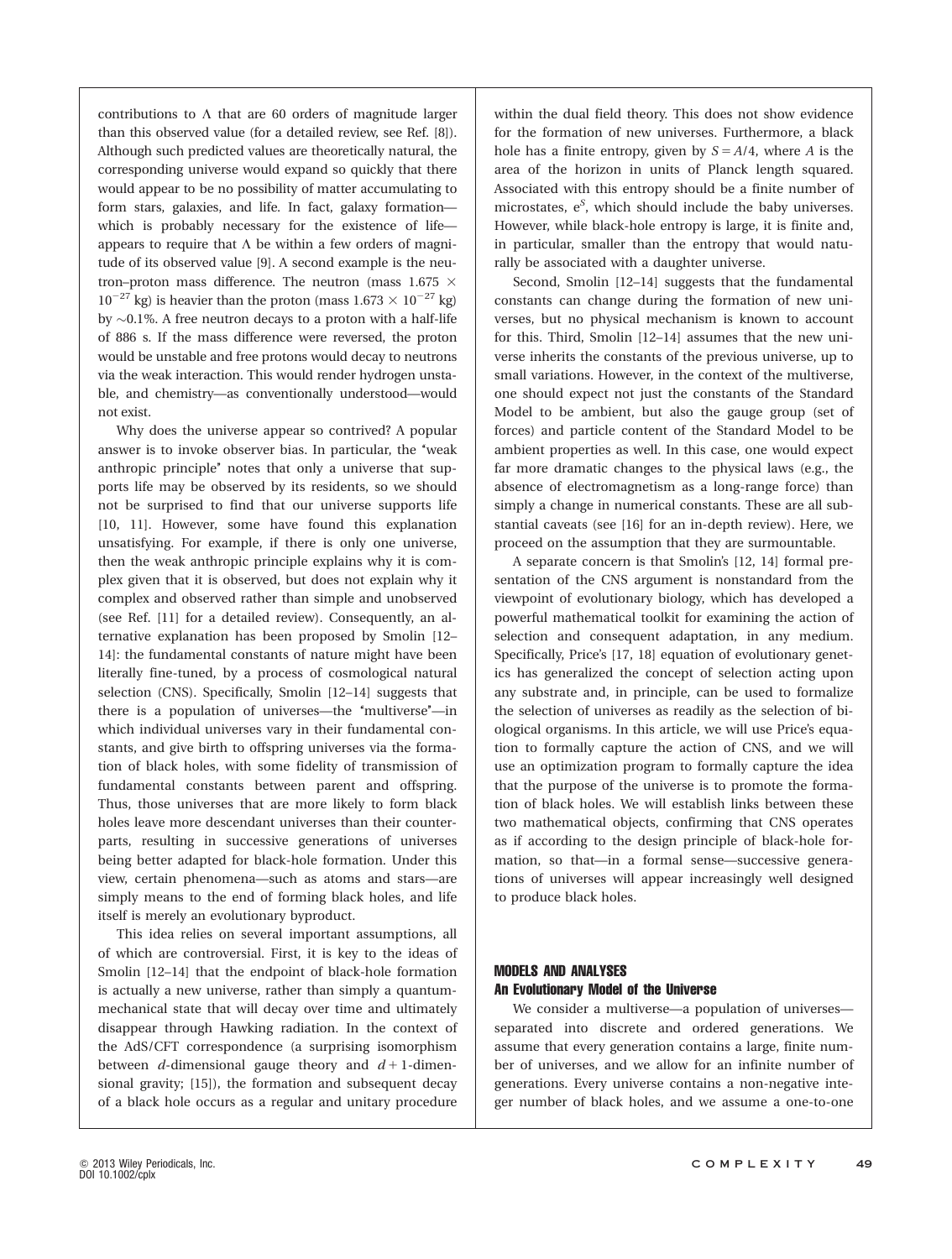mapping between the black holes in that generation and the universes in the next generation.

We consider a particular generation, and we denote the number of universes in this focal generation by  $n \in \mathbb{N}$ (i.e., a natural number, excluding zero). We assign each of these universes a unique index  $i \in I$ , and we denote its number of black holes by  $b_i \in \mathbb{N}_0$  (i.e., a natural number, including zero). We assume at least one black hole to be present in this generation, such that a subsequent generation does exist [13], but we allow for individual universes to contain zero black holes, in which case they have no descendants in any subsequent generation. We are interested in a set of N characters that vary between universes and are causally responsible for the number of black holes that form within each universe. We denote the value of a focal character in the *i*th universe by  $c_i \in \mathbb{R}$  (i.e., a real number). The ordered list of  $N$  character values in the  $i$ th universe defines this universe's 'character type,' which is denoted by  $t_i \in \mathbb{R}^N$ . The functional relationship between character type and the manufacture of black holes is captured by  $b_i = B(t_i)$ . This assumes that universes develop deterministically, but we also provide results for stochastic development of universes in the Appendix. We allow for arbitrarily complicated interactions between a universe's constituent character values in determining its success in manufacturing black holes. Finally, we allow for any degree of heritability between parent and offspring universes, and we denote the focal character's arithmetic average value across the offspring of the ith universe by  $c'_{i} = c_{i} + \Delta c_{i}$ , where  $\Delta c_{i} \in \mathbb{R}$ .

## Cosmological Natural Selection

We denote the arithmetic average number of black holes produced per universe across all universes in the focal generation of the multiverse by  $b = \sum_{i \in I} p_i b_i$ , where  $p_i = 1/n$  is the weighting given to the *i*th universe in the focal generation (all  $n$  universes having equal weighting). Similarly, we denote the arithmetic average of the focal character's value in the focal generation by  $c = \sum_{i \in I} p_i c_i$ , and we denote the arithmetic average value of the focal character in the subsequent generation by  $c' = \sum_{i \in I} p_i' c'_i$ , where  $p'_{i} = (b_{i}/b)p_{i}$  is the total weighting given to the offspring of the ith universe in the focal generation (all offspring universes having the same weight). From Price's [17, 18] equation, the change in the arithmetic average of the focal character's value between these two generations is given by  $\Delta c = c' - c$ , or:

$$
\Delta c = \operatorname{cov}_I(b_i/b, c_i) + \mathbb{E}_I((b_i/b)\Delta c_i),\tag{1}
$$

where cov and E, respectively, denote a covariance and expectation, taken over the indicated set (see Appendix for details). Price's [17, 18] equation separates evolutionary change into two additive parts: a 'selection' component,

given here by the covariance term on the right hand side of Eq. (1), and a "transmission" term, given here by the expectation term on the right hand side of Eq. (1). The selection term arises as a consequence of a statistical association between a universe's character value and its production of black holes. The quantity appearing alongside character value in the covariance is, in the context of evolutionary genetics, termed the "target of selection" [19]; that is, relative Darwinian fitness. Thus, the fitness of the ith universe is given by its ability to produce black holes,  $b_i$  [13]. The transmission term arises as a consequence of offspring differing from their parents, that is, imperfect inheritance of character values,  $\Delta c_i \neq 0$ . Such nonselective effects arise in evolutionary genetics as a consequence of processes such as spontaneous mutation and meiotic drive [17]. In the context of CNS, the transmission term captures 'mutational' differences between parent and offspring universes.

We can thus formalize the action of CNS as the change in the arithmetic average of the focal character's value owing to differential black-hole production across universes, or:

$$
\Delta_{\rm S} c \equiv \text{cov}_I(b_i/b, c_i). \tag{2}
$$

### The Purpose of the Universe

The idea that an entity possesses a purpose may be formally captured using the mathematics of optimization [20]. In particular, the entity may be conceived as a maximizing agent, and its objective—and the means it has to pursue this objective—may be defined by an optimization program [21]:

$$
s \max_{s \in S} f(s). \tag{3}
$$

The key elements of the optimization program are: S, the set of all strategies that may be used; and  $f$ , the realvalued objective function, which describes how well the objective is realized upon adoption of each strategy (larger values are better). The optimization program captures purpose as a maximization problem: find the strategy s, belonging to the strategy set S, that maximizes the objective function f.

The optimization program permits a formal definition of optimality. An optimal strategy  $s^*$  is any member of the strategy set that cannot be bettered by any other member of the strategy set, that is,  $f(s^*) \ge f(s)$   $\forall s \in S$ . Conversely, a suboptimal strategy  $(s^{\circ})$  is any member of the strategy set that can be bettered by at least one other member of the strategy set, that is,  $\exists s \in S$  such that  $f(s) > f(s^{\circ})$ . Importantly, the optimization program allows one to decouple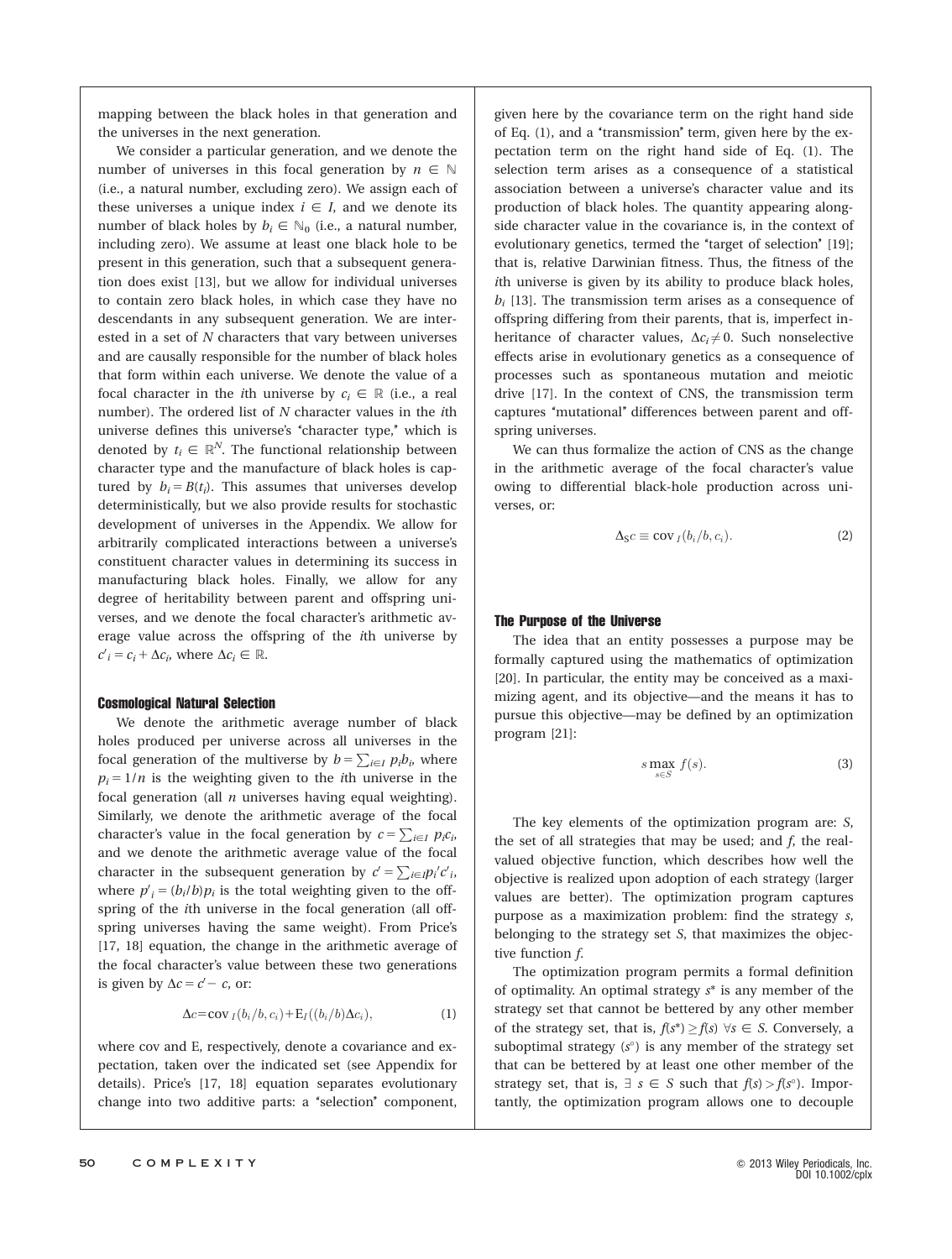## TABLE 1

Connecting Dynamics and Design

| Numeral      | Correspondence                                                                                                                                                                                                               |
|--------------|------------------------------------------------------------------------------------------------------------------------------------------------------------------------------------------------------------------------------|
| I            | If all universes are optimal, there is no scope for CNS                                                                                                                                                                      |
| $\mathsf{I}$ | If all universes are optimal, there is no potential for<br>positive CNS                                                                                                                                                      |
| Ш            | If all universes are suboptimal, but equally so, there<br>is no scope for CNS                                                                                                                                                |
| IV           | If all universes are suboptimal, but equally so, there is<br>potential for positive CNS                                                                                                                                      |
| ۷            | If universes vary in their optimality, then there is scope<br>for CNS, and the change in the arithmetic average<br>of every character value owing to CNS is equal to<br>its covariance with relative attained maximand value |
| VI           | If there is neither scope for CNS nor potential for positive<br>CNS, then all universes are optimal                                                                                                                          |

the notion of purpose from the notion of optimality. The program can be constructed, making the design objective concrete, without implying that optimality actually obtains.

We consider the idea that the design objective of the universe is to produce black holes [13]. Formally, the universe is considered as a maximizing agent using its character type  $t$  as a means to the end of maximizing lifetime manufacture of black holes,  $B(t)$ . Hence, we write:

$$
t \max_{t \in \mathbb{R}^N} B(t). \tag{4}
$$

This formalizes the notion of the universe having a purpose. It also permits a formal definition for optimality in relation to the design of universes: an optimal character type  $(t^*)$  is any member of the set of possible character types that cannot be bettered, that is,  $B(t^*) \ge B(t) \ \forall \ t \in \mathbb{R}^N$ . Conversely, a suboptimal character type  $(t^{\circ})$  is a member of the set of all possible character types that can be bettered, that is,  $\exists t \in \mathbb{R}^N$  such that  $B(t) > B(t^{\circ})$ .

#### Connecting Process and Purpose

We now establish mathematical correspondences between the dynamical Eq. (2) that formally captures the process of CNS, and the optimization program (4) that formally captures the design objective of the universe. Two concepts are of interest here. First, the idea of a "scope for CNS": there is no scope for CNS if the action

of CNS on the focal character is necessarily zero and, if this is not the case, then there is scope for CNS [19]. Second, the idea of a "potential for positive CNS": there is no potential for positive CNS if there is no character type that would be favored by CNS if we were to introduce it into the multiverse by mutation of one of the existing universes, and there is potential for positive CNS if there is at least one character type that would be favored by CNS if we were to introduce it into the multiverse by mutation [19]. Scope for CNS pertains to variation already present in the focal generation; potential for positive CNS pertains to variation that may subsequently arise.

The mathematical correspondences between the dynamical action of CNS and the optimization program are listed in Table 1 (full details are given in the Appendix). The first five correspondences translate scenarios in the optimization view of the universe as having a design objective of black-hole manufacture into the dynamics of CNS. The sixth correspondence translates in the reverse direction. These are analogous to the six correspondences derived by Grafen [19, 22], Gardner and Grafen [23], and Gardner and Welch [24], in relation to the concept of fitness maximization in evolutionary biology. The view of the universe as a purposeful object that is functioning to manufacture black holes has a mathematical connection to the dynamics of CNS in Smolin's [12–14] conception of the evolution of the multiverse. Put another way, CNS acts as if according to a design objective of black-hole maximization, such that successive generations of universes will be increasingly contrived—that is, appearing designed—as if for the purpose of forming black holes.

## **DISCUSSION**

We have formalized the dynamics of CNS using Price's [17, 18] equation of evolutionary genetics. This equation provides a standard approach for capturing selection arguments within evolutionary biology and beyond [25–28]. We have also formalized the idea of the universe being a purposeful object—with the design objective of black-hole formation using an optimization program, which is a standard approach for capturing the notions of purpose, goal, or agenda [19, 22, 29]. Finally, we have established formal connections between these two mathematical objects, confirming that CNS acts as if according to a design objective of black-hole formation. Insofar as CNS is an important driver of the evolution of the multiverse (and we make no claim that it is), successive generations of universes will appear increasingly well designed to produce black holes.

This approach mirrors the way in which ideas of selection and design are formalized and connected in evolutionary biology, that is, the theory of Darwinian adaptation [30]. Specifically, the idea of natural selection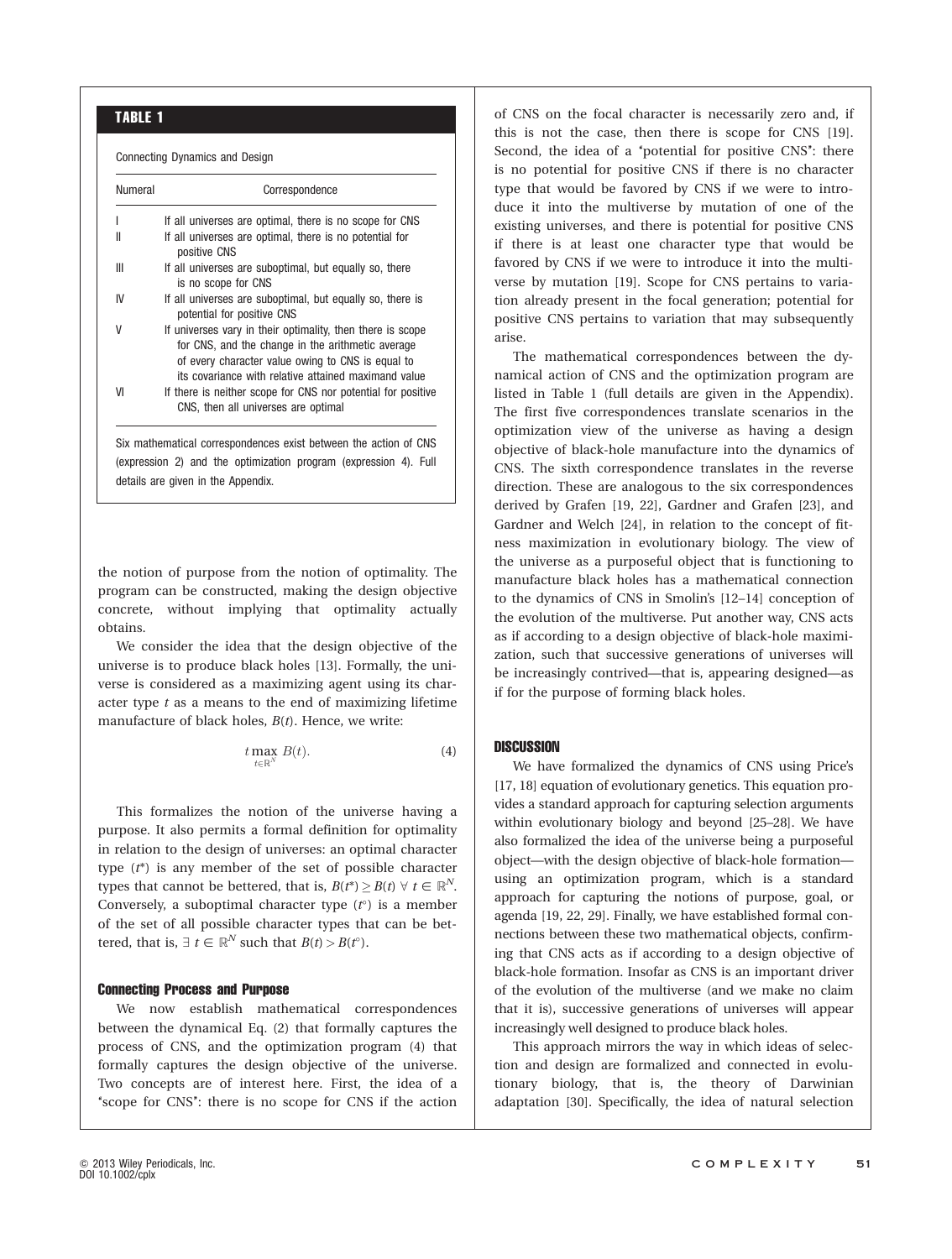driving genetic change of biological populations is formally captured using Price's equation [17, 19, 22, 25–28, 31]; the idea of individual organisms appearing designed to maximize their Darwinian fitness is formally captured using an optimization program [19, 22, 29]; and the connection between these ideas is formalized by deriving correspondences between these two mathematical objects, translating dynamics into optimization and vice versa [19, 22, 29]. These mathematical results provide formal license to use intentional language in evolutionary biology: for example, selfishness, altruism, and conflicts of interest [32]. This analogy of intentionality not only provides a powerful shorthand that can be translated with fidelity into statements about gene frequency dynamics, but it also defines whole programs of scientific research: for example, parent–offspring conflict and the evolution of altruism (reviewed by Gardner [33]).

The theory of CNS was developed as an alternative to the observer-bias explanation for apparent fine-tuning of the fundamental constants of nature, that is, the weak anthropic principle [34]. This holds that we should be unsurprised by the apparent contrivance of our universe for the purpose of supporting intelligent observers, given that an alternative universe that could not support intelligent observers would not be observed. Thus, the CNS versus observer bias hypotheses concerning the apparent contrivance of the cosmos mirror the Darwinian versus Cuvierian approaches to explaining biological adaptation: although Darwin described a mechanical process that drives the evolution of adaptation, Cuvier suggested that nonadapted organisms, being unable to survive and reproduce, would not be observed, and so our observations of adapted organisms require no special explanation (reviewed by Reiss [35]). Whilst the observer bias hypothesis for apparent cosmological fine-tuning has some predictive power, it does not explain why the universe is finetuned and observed rather than not fine-tuned and not observed. Indeed, proponents of the observer-bias view have argued that a full explanation is only achieved by invoking a large multiverse, so that at least one universe appears sufficiently fine-tuned to support intelligent observers (see, e.g., Ref. [11] or [36]). Thus, the notion of a multiverse is central to both the CNS and the observerbias hypotheses. One potentially desirable feature of the CNS approach is that it removes the observer from the explanation, thereby achieving greater objectivity [37].

CNS differs from biological natural selection in a number of respects. For example, although mortality and competition for resources are basic facts of biological populations, they are entirely absent in the CNS model of the evolving multiverse. These differences have been used to argue that CNS is only weakly analogous to Darwinian natural selection [16]. However, Price's [17, 18] equation captures the essence of selection occurring in any medium, whether cosmological or biological, and it emphasizes that neither mortality nor resource competition are fundamental aspects of selection. Rather, natural selection is the part of change attributable to the covariance between heritable characters and fitness. By framing the CNS hypothesis in terms of Price's [17, 18] equation, we have clarified the fundamental analogy between CNS and Darwinian natural selection.

However, the theory of CNS does differ from Darwinism in three important respects. First, Darwinism was developed as an explanatory framework that could account for apparent design in the biological world, invoking only phenomena whose existence was beyond reasonable doubt; for example, the Malthusian struggle for existence and the heritability of organismal characters [30]. In contrast, the theory of CNS invokes speculative ideas; for example, a multiverse and successive generations of universes that inherit their fundamental constants from their parents, without any evidence for the existence of either phenomenon [12–14]. However, given the importance of selection-like processes for generating apparent design in the natural world, it is arguably sensible to seek a selection-like explanation for the apparent design of our universe [13]. Second, Darwinism yields readily testable predictions, with the diversity of living organisms providing swathes of data against which these predictions may be tested. In contrast, there is only one visible universe against which the predictions of CNS may be tested. However, Smolin [13] has outlined a number of falsifiable predictions made by the theory of CNS, including a reasonably specific upper limit for the mass of neutron stars (see also Refs. [37] and [38]).

Third, although evolutionary arguments typically involve transformations through a well-defined concept of time, this is not true of Smolin's [12–14] CNS hypothesis. Cosmologically, there is no meaningful notion of absolute time even within a single universe: relativity teaches us that there are rather many equally valid time-slicings (technically space-like foliations). This problem is exacerbated by multiple universes. Happily, Price's [17, 18] equation is sufficiently versatile that it can be applied to transformations occurring between any two populations, irrespective of how these are temporally related. Following Smolin [12], we have focused on transformations between generations, where each universe is assigned to the generation immediately subsequent to that of its parent. Although this makes the question of formalizing CNS well posed, the physical meaning of this between-generation transformation remains very unclear.

## ACKNOWLEDGMENT

Both authors were supported by research fellowships from Balliol College and the Royal Society of London.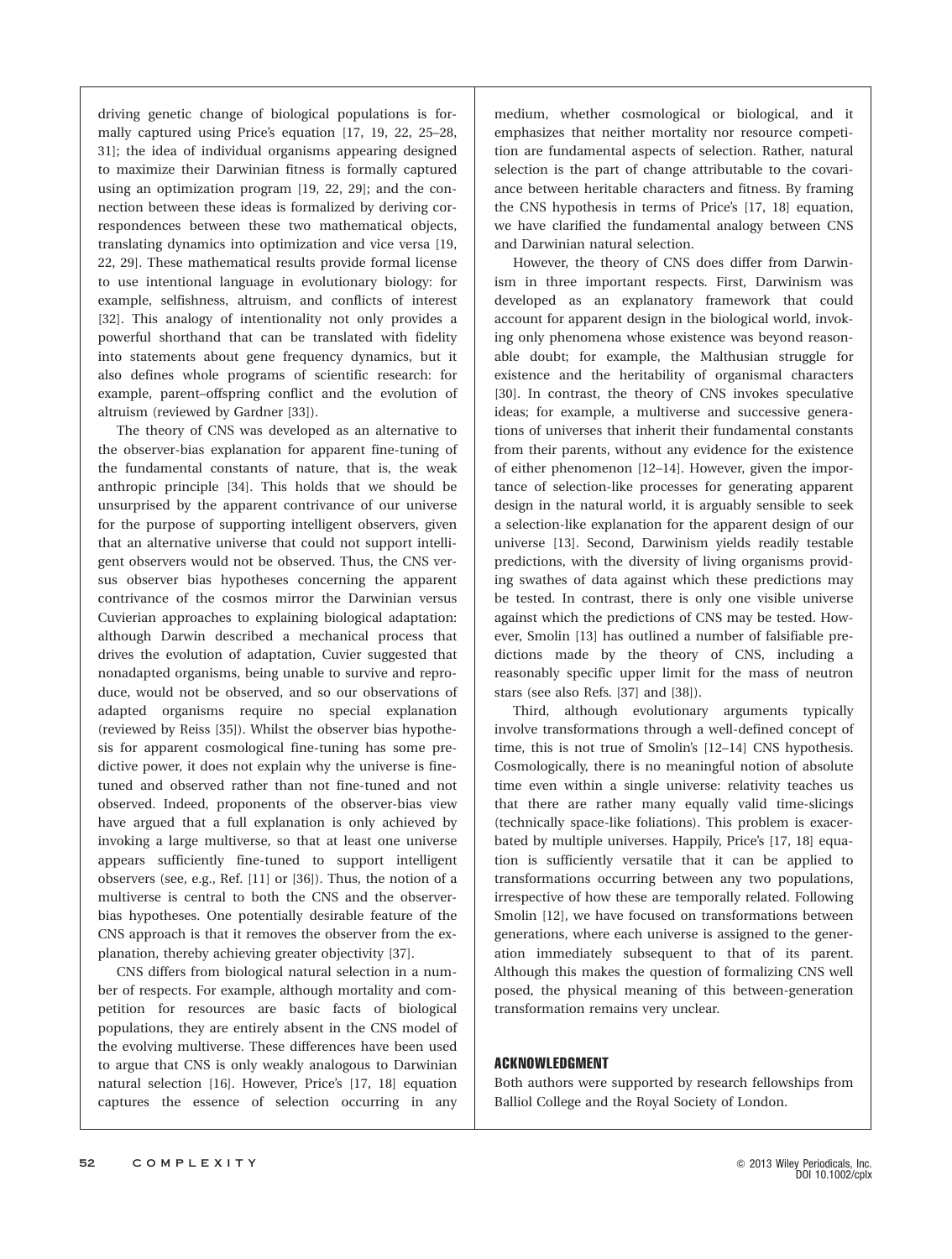#### **REFERENCES**

- 1. Nakamura, K., Hagiwara, K.; Hikasa, K.; Murayama, H.; Tanabashi, M.; Watari, T.; Amsler, C.; Antonelli, M.; Asner, D. M.; Baer, H.; Band, H. R.; Barnett, R. M.; Basaglia, T.; Bergren, E.; Beringer, J.; Bernardi, G.; Bertl, W.; Bichsel, H.; Biebel, O.; Blucher, E.; Blusk, S.; Cahn, R. N.; Carena, M.; Ceccucci, A.; Chakraborty, D.; Chen, M.-C.; Chivukula, R. S.; Cowan, G.; Dahl, O.; D'Ambrosio, G.; Damour, T.; de Florian, D.; de Gouvea, A.; DeGrand, T.; Dissertori, G.; Dobrescu, B.; Doser, M.; Drees, M.; Edwards, D. A.; Eidelman, S.; Erler, J.; Ezhela, V. V.; Fetscher, W.; Fields, B. D.; Foster, B.; Gaisser, T. K.; Garren, L.; Gerber, H.- J.; Gerbier, G.; Gherghetta, T.; Giudice, G. F.; Golwala, S.; Goodman, M.; Grab, C.; Gritsan, A. V.; Grivaz, J.-F.; Groom, D. E.; Grünewald, M.; Gurtu, A.; Gutsche, T.; Haber, H. E.; Hagmann, C.; Hayes, K. G.; Heffner, M.; Heltsley, B.; Hernández-Rey, J.J.; Höcker, A.; Holder, J.; Huston, J.; Jackson, J. D.; Johnson, K. F.; Junk, T.; Karle, A.; Karlen, D.; Kayser, B.; Kirkby, D.; Klein, S. R.; Kolda, C.; Kowalewski, R. V.; Krusche, B.; Kuyanov, Yu. V.; Kwon, Y.; Lahav, O.; Langacker, P.; Liddle, A.; Ligeti, Z.; Lin, C.- J.; Liss, T. M.; Littenberg, L.; Lugovsky, K. S.; Lugovsky, S. B.; Lys, J.; Mahlke, H.; Mannel, T.; Manohar, A. V.; Marciano, W. J.; Martin, A. D.; Masoni, A.; Milstead, D.; Miquel, R.; Mönig, K.; Narain, M.; Nason, P.; Navas, S.; Nevski, P.; Nir, Y.; Olive, K. A.; Pape, L.; Patrignani, C.; Peacock, J.A.; Petcov, S.T.; Piepke, A.; Punzi, G.; Quadt, A.; Raby, S.; Raffelt, G.; Ratcliff, B.N.; Richardson, P.; Roesler, S.; Rolli, S.; Romaniouk, A.; Rosenberg, L.J.; Rosner, J.L.; Sachrajda, C.T.; Sakai, Y.; Salam, G.P.; Sarkar, S.; Sauli, F.; Schneider, O.; Scholberg, K.; Scott, D.; Seligman, W. G.; Shaevitz, M.H.; Silari, M.; Sjöstrand, T.; Smith, J.G.; Smoot, G.F.; Spanier, S.; Spieler, H.; Stahl, A.; Stanev, T.; Stone, S.L.; Sumiyoshi, T.; Syphers, M.J.; Terning, J.; Titov, M.; Tkachenko, N.P.; Törnqvist, N.A.; Tovey, D.; Trippe, T.G.; Valencia, G.; van Bibber, K.; Venanzoni, G.; Vincter, M.G.; Vogel, P.; Vogt, A.; Walkowiak, W.; Walter, C.W.; Ward, D.R.; Webber, B.R.; Weiglein, G.; Weinberg, E.J.; Wells, J.D.; Wheeler, A.; Wiencke, L.R.; Wohl, C.G.; Wolfenstein, L.; Womersley, J.; Woody, C.L.; Workman, R.L.; Yamamoto, A.; Yao, W. -M.; Zenin, O.V.; Zhang, J.; Zhu, R.- Y.; Zyla, P.A. (Particle Data Group). Review of particle physics. J Phys G: Nucl Part Phys 2010, 37, 075021.
- 2. Komatsu, E., Smith, K. M.; Dunkley, J.; Bennett, C. L.; Gold, B.; Hinshaw, G.; Jarosik, N.; Larson, D.; Nolta, M. R.; Page, L.; Spergel, D. N.; Halpern, M.; Hill, R. S.; Kogut, A.; Limon, M.; Meyer, S. S.; Odegard, N.; Tucker, G. S.; Weiland, J. L.; Wollack, E.; Wright, E. L. (WMAP Collaboration). Seven-year Wilkinson Microwave Anisotropy Probe (WMAP) observations: Cosmological interpretation. Astrophys J 2011, S192, 18.
- 3. Tegmark, M.; Aguirre, A.; Rees, M.J.; Wilczek, F. Dimensionless constants, cosmology and other dark matters. Phys Rev D 2006, 73, 023505.
- 4. King, J.A.; Webb, J.K.; Murphy, M.T.; Carswell, R.F. Stringent null constrain on cosmological evolution of the proton-to-electron mass ratio. Phys Rev Lett 2008, 101, 251304.
- 5. Stenger, V.J. The Fallacy of Fine-Tuning: Why the Universe is not Designed for Us. Prometheus Books: Amherst, NY, 2011.
- 6. Riess, A.G., Filippenko, A. V.; Challis, P.; Clocchiatti, A.; Diercks, A.; Garnavich, P. M.; Gilliland, R. L.; Hogan, C. J.; Jha, S.; Kirshner, R. P.; Leibundgut, B.; Phillips, M. M.; Reiss, D.; Schmidt, B. P.; Schommer, R. A.; Smith, R. C.; Spyromilio, J.; Stubbs, C.; Suntzeff, N. B. and Tonry, J. (Supernova Search Team Collaboration). Observational evidence from supernovae for an accelerating universe and a cosmological constant. Astron J 1998, 116, 1009–1038.
- 7. Perlmutter, S., Aldering, G.; Goldhaber, G.; Knop, R. A.; Nugent, P.; Castro, P. G.; Deustua, S.; Fabbro, S.; Goobar, A.; Groom, D. E.; Hook, I. M.; Kim, A. G.; Kim, M. Y.; Lee, J. C.; Nunes, N. J.; Pain, R.; Pennypacker, C. R.; Quimby, R.; Lidman, C.; Ellis, R. S.; Irwin, M.; McMahon, R. G.; Ruiz-Lapuente, P.; Walton, N.; Schaefer, B.; Boyle, B. J.; Filippenko, A. V.; Matheson, T.; Fruchter, A. S.; Panagia, N.; Newberg, H. J. M.; Couch, W. J. and The Supernova Cosmology Project (Supernova Cosmology Project Collaboration). Measurements of  $\Omega$  and  $\Lambda$  from 42 high-redshift supernovae. Astrophys J 1999, 517, 565–586.
- 8. Weinberg, S. The cosmological constant problem. Rev Mod Phys 1989, 61, 1–23.
- 9. Weinberg, S. Anthropic bound on the cosmological constant. Phys Rev Lett 1987, 59, 2607–2610.
- 10. Barrow, J.D.; Tipler, F.J. The Anthropic Cosmological Principle. Oxford University Press: Oxford, 1986.
- 11. Bostrom, N. Anthropic Bias: Observation Selection Effects in Science and Philosophy. Routledge: London, 2002.
- 12. Smolin, L. Did the universe evolve? Class Quant Grav 1992, 9, 173–191.
- 13. Smolin, L. The Life of the Cosmos. Oxford University Press: Oxford, UK, 1997.
- 14. Smolin, L. Cosmological natural selection as the explanation for the complexity of the universe. Physica A 2004, 340, 705– 713.
- 15. Aharony, O.; Gubser, S.S.; Maldacena, J.; Ooguri, H.; Oz, Y. Large N field theories, string theory and gravity. Phys Rep 2000, 323, 183–386.
- 16. Vaas, R. Is there a Darwinian evolution of the cosmos? In: Proceedings of the MicroCosmos–MacroCosmos Conference, Aachen, 1998. Available at: [http://arXiv.org/abs/gr-qc/0205119.](http://arXiv.org/abs/gr-qc/0205119) Last accessed April 10, 2013.
- 17. Price, G.R. Selection and covariance. Nature 1970, 227, 520–521.
- 18. Price, G.R. Extension of covariance selection mathematics. Ann Hum Genet 1972, 35, 485–490.
- 19. Grafen, A. A first formal link between the Price equation and an optimization program. J Theor Biol 2002, 217, 75–91.
- 20. Dawkins, R. River Out of Eden. Weidenfeld & Nicolson: London, 1995.
- 21. von Neumann, J.; Morgenstern, O. Theory of Games and Economic Behavior. Princeton University Press, Princeton, 1944.
- 22. Grafen, A. Optimization of inclusive fitness. J Theor Biol 2006, 238, 541–563.
- 23. Gardner, A.; Grafen, A. Capturing the superorganism: A formal theory of group adaptation. J Evol Biol 2009, 22, 659–671.
- 24. Gardner, A.; Welch, J.J. A formal theory of the selfish gene. J Evol Biol 2011, 24, 1801–1813.
- 25. Frank, S.A. George Price's contributions to evolutionary genetics. J Theor Biol 1995, 175, 373–388.
- 26. Frank, S.A. Foundations of Social Evolution. Princeton University Press: Princeton, 1998.
- 27. Okasha, S. Evolution and the Levels of Selection. Oxford University Press: Oxford, 2006.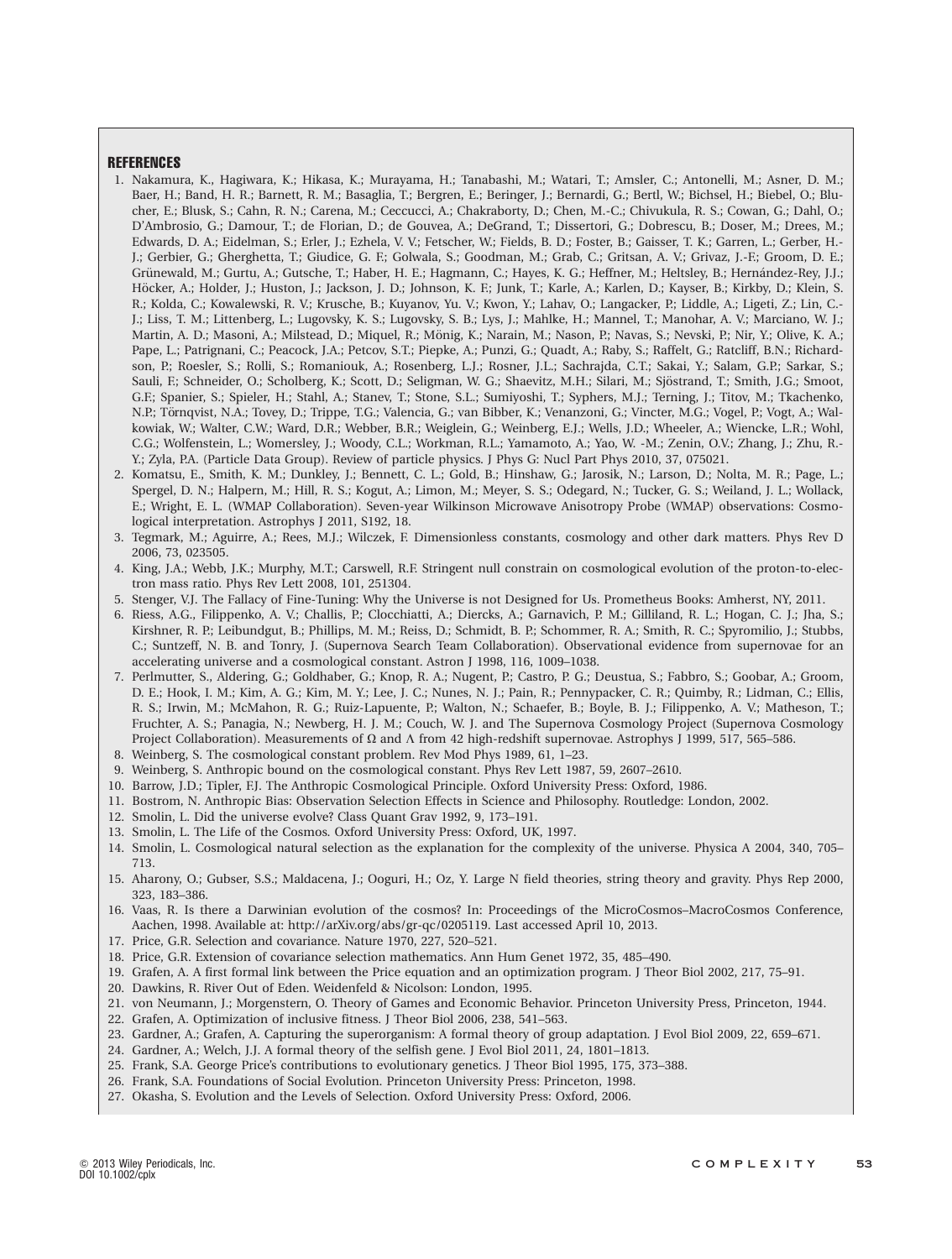- 28. Gardner, A. The Price equation. Curr Biol 2008, 18, R198–R202.
- 29. Grafen, A. Formalizing Darwinism and inclusive fitness theory. Philos Trans R Soc B 2009, 364, 3135–3141.
- 30. Darwin, C.R. On the Origin of Species by Means of Natural Selection, or the Preservation of Favoured Races in the Struggle for Life. John Murray: London, 1859.
- 31. Fisher, R.A. The Genetical Theory of Natural Selection. Clarendon Press: Oxford, 1930.
- 32. Grafen, A. Formal Darwinism, the individual-as-maximizing-agent analogy and bet-hedging. Proc R Soc Lond B 1999, 266, 799–803.
- 33. Gardner, A. Adaptation as organism design. Biol Lett 2009, 5, 861–864.
- 34. Carter, B. Large number coincidences and the anthropic principle in cosmology. In: Confrontation of Cosmological Theories with Observational Data; Longair, M.S. Ed.; Reidel: Dordrecht, 1974; pp 291–298.
- 35. Reiss, J.O. Not by Design: Retiring Darwin's Watchmaker. University of California Press: London, 2009.
- 36. Susskind, L. The anthropic landscape of string theory. In: Universe or Multiverse? Carr, B., Ed.; Cambridge University Press: Cambridge, 2007; pp 247–266.
- 37. Smolin, L. Scientific alternatives to the anthropic principle. In: Universe or Multiverse?; Carr, B., Ed.; Cambridge University Press: Cambridge, UK, 2007.
- 38. Brown, G.E.; Lee, C.-H.; Rho, M. Kaon condensation, black holes and cosmological natural selection. Phys Rev Lett 2008, 101, 091101.
- 39. Grafen, A. Developments of the Price equation and natural selection under uncertainty. Proc R Soc Lond B 2000, 267, 1223– 1227.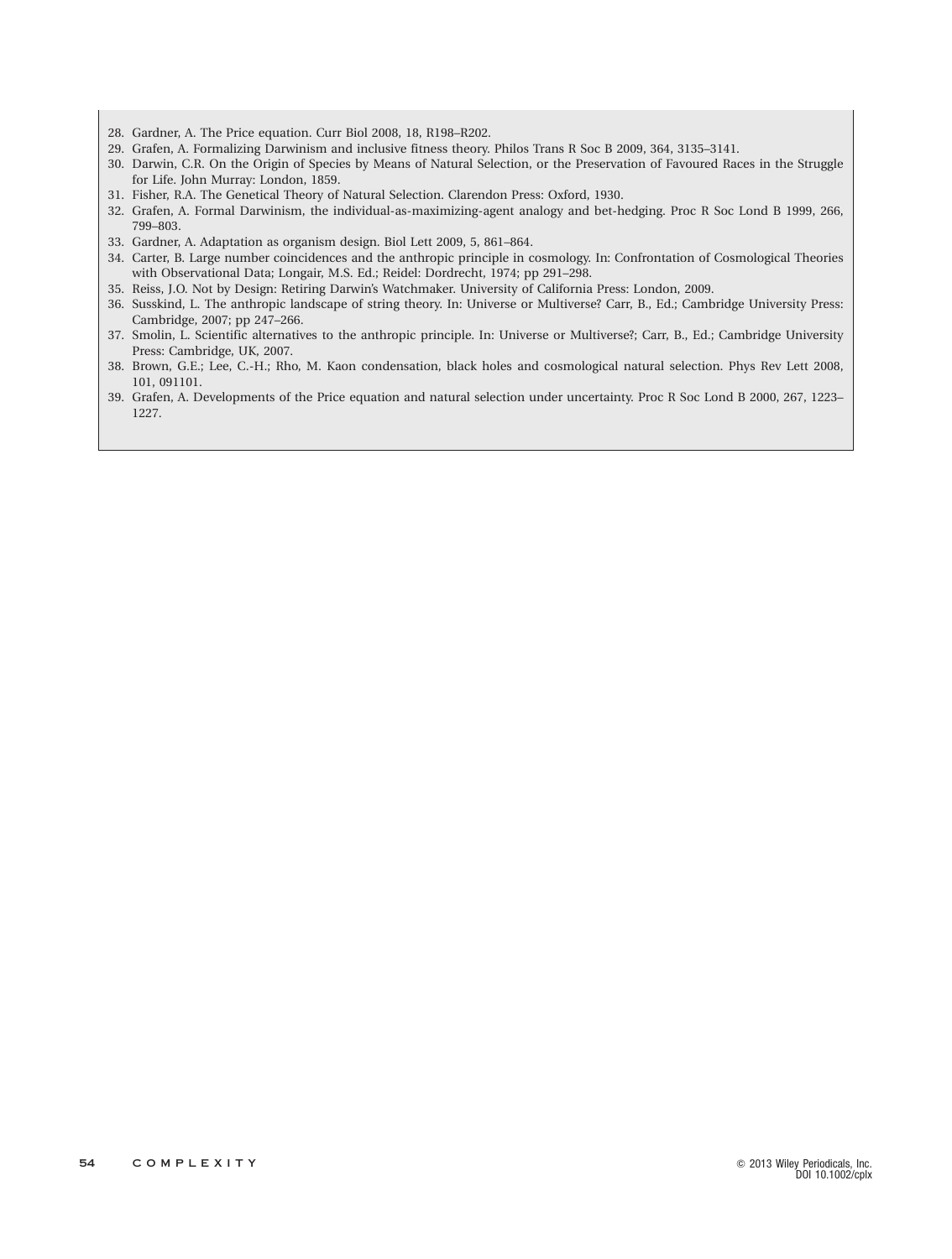## APPENDIX: CNS UNDER UNCERTAINTY

Here, we show that Eq. (1) arises as a consequence of the notation defined in the main text. We additionally allow for stochastic formation of black holes, not considered in the main text. Stochasticity in the formation of black holes implies that, if we census the focal generation of the multiverse at the moment of initialization of its constituent universes, there is uncertainty in the number of black holes that will be produced in each of these universes. Hence, we consider that there is a (potentially very large) number of different outcomes for black-hole formation in the focal generation of the multiverse (e.g., universe 1 producing one black hole and all other universes producing zero black holes, universe 1 producing two black holes and all other universes producing zero black holes, etc.) and we assign each of these outcomes a unique index  $\omega \in \Omega$ , where  $\Omega$  is the set of all possible outcomes. The probability of outcome  $\omega$  is denoted  $q_{\omega}$ , where  $0 \leq q_{\omega} \leq 1$   $\forall \omega \in \Omega$  and  $\sum_{\omega \in \Omega}$  $q_{\omega}$  = 1. We denote the number of black holes formed in the ith universe in the  $\omega$ th outcome as  $b_{i\omega}$ , and the expectation of this quantity over uncertainty is  $b_i = \sum_{\omega \in \Omega} q_{\omega} b_{i\omega}$ . We assume that the multiverse is sufficiently large that uncertainty in the average number of black holes per universe is negligible, that is,  $\sum_{i \in I} p_i b_{i\omega} = b \ \forall \omega \in \Omega$ . There is no uncertainty regarding the representation  $p_i = 1/n$  of the *i*th universe in the focal generation, but there is uncertainty regarding the representation of the offspring of the ith universe in the subsequent generation, and so we write  $p'_{io} = (b_{io}/b)p_i$ . Similarly, there is no uncertainty regarding the value of any character  $c_i$  that is exhibited by the *i*th universe in the focal generation, but there is uncertainty regarding the arithmetic average value of the character among the ith universe's offspring in the subsequent generation, and so we write  $c'_{i\omega} = c_i + \Delta c_{i\omega}$ .

The expected change in the arithmetic average of the character value between the focal and subsequent generation is given by  $\Delta c = c' - c$ , or:

$$
\Delta c = \sum_{\omega \in \Omega} \sum_{i \in I} q_{\omega} p'_{i\omega} c'_{i\omega} - c.
$$
 (A1)

Making the substitutions  $p'_{i\omega} = p_i(b_{i\omega}/b)$  and  $c'_{i\omega} =$  $c_i + \Delta c_{i\omega}$ , and rearranging, we obtain:

$$
\Delta c = \sum_{i \in I} p_i(b_i/b) - c + \sum_{\omega \in \Omega} \sum_{i \in I} q_{\omega} p_{i\omega}(b_{i\omega}/b) \Delta c_{i\omega} \tag{A2}
$$

Using E and cov to, respectively, denote the expectation and covariance of random variables defined by drawing random universes or outcomes out of the indicated sets with the appropriate weightings, we can rewrite expression (A2) as:

$$
\Delta c = \text{cov}_I(b_i/b, c_i) + \mathcal{E}_{\Omega}(\mathcal{E}_I((b_{i\omega}/b)\Delta c_{i\omega})),\tag{A3}
$$

which is the Price equation separation of selection and transmission, averaged over uncertainty [17, 18, 39]. In the

special case of deterministic development of universes, that is, only one outcome in set  $\Omega$ , we may drop the redundant  $E_{\Omega}$  and  $\omega$  notation, recovering Eq. (1) of the main text. However, even in the more general scenario of arbitrary uncertainty over the development of universes, expression (2) of the main text exactly captures the action of CNS, and the subsequent results derived in the main text continue to hold, provided that we understand  $b_i$  to represent the expected number of black holes that will be produced by the ith universe.

## PROOFS OF THE CORRESPONDENCES

- I. If all universes are optimal, there is no scope for CNS. If all universes are optimal, according to expression (4), then  $b_i = B(t^*) = b^*$  for all  $i \in I$ , and so  $b_i/b = 1$  for all  $i \in I$ . Hence, from expression (2),  $\Delta_{S}c = \text{cov}_{I}(b_{i}/b,c_{i}) = 0.$
- II. If all universes are optimal, there is no potential for positive CNS. Mutate a random universe, replacing its character type with  $t$ <sup>\*</sup>, and hence its black-hole production is  $b \bullet = B(t \bullet)$ . Note that all other universes have character type  $t^*$ , and hence black-hole production  $b^* = B(t^*)$ . In addition, assign every universe a new character,  $\wp = 1$  if it is the mutant universe and  $\varphi = 0$  if it is an unmutated universe. From expression (2), the response to CNS is  $\Delta_S c = \text{cov}_I(b_i/b, \wp_i) = E_I((b_i/b_i))$  $b)_{\wp_i}$ ) - E<sub>I</sub>( $_{\wp_i}$ ) = qb•/(qb• + (1 - q)b<sup>\*</sup>) - q, where  $q = 1/n$  is the population frequency of the mutant universe. Note that, since  $b \bullet \leq b^*$ , owing to expression (4), then  $\Delta_S c \leq 0$  for all  $t^{\bullet} \in \mathbb{R}^N$ .
- III. If all universes are suboptimal, but equally so, there is no scope for CNS. If all universes are equally suboptimal, according to expression (4), then  $b_i = B(t^{\circ}) = b^{\circ}$  for all  $i \in I$ , and so  $b_i/b = 1$  for all  $i \in I$ . Hence, from expression (2),  $\Delta_S c = \text{cov}_I(b_i/I)$  $b,c_i$ ) = 0.
- IV. If all universes are suboptimal, but equally so, there is potential for positive CNS. Mutate a random universe, replacing its character type with  $t^*$ , and hence its black-hole production is  $b^* = B(t^*)$ . Note that all other universes have character type  $t^{\circ}$ , and hence black-hole production  $b^{\circ} = B(t^{\circ})$ . In addition, assign every universe a new character,  $\wp = 1$  if it is the mutant universe and  $\wp = 0$  if it is an unmutated universe. Thus, from expression (2),  $\Delta_{S}c = \text{cov}_{I}(b_{i}/b_{i},c_{i}) = E_{I}((b_{i}/b)c_{i}) - E_{I}(c_{i}) = qb^{*}/$  $(qb^* + (1 - q)b) - q$ , where  $q = 1/n$  is the population frequency of the mutant universe. Note that, as  $b^* > b^{\circ}$ , owing to expression (4), then  $\exists t \bullet \in \mathbb{R}^N$

such that  $\Delta_S c > 0$  (i.e.,  $t \bullet = t^*$ ).